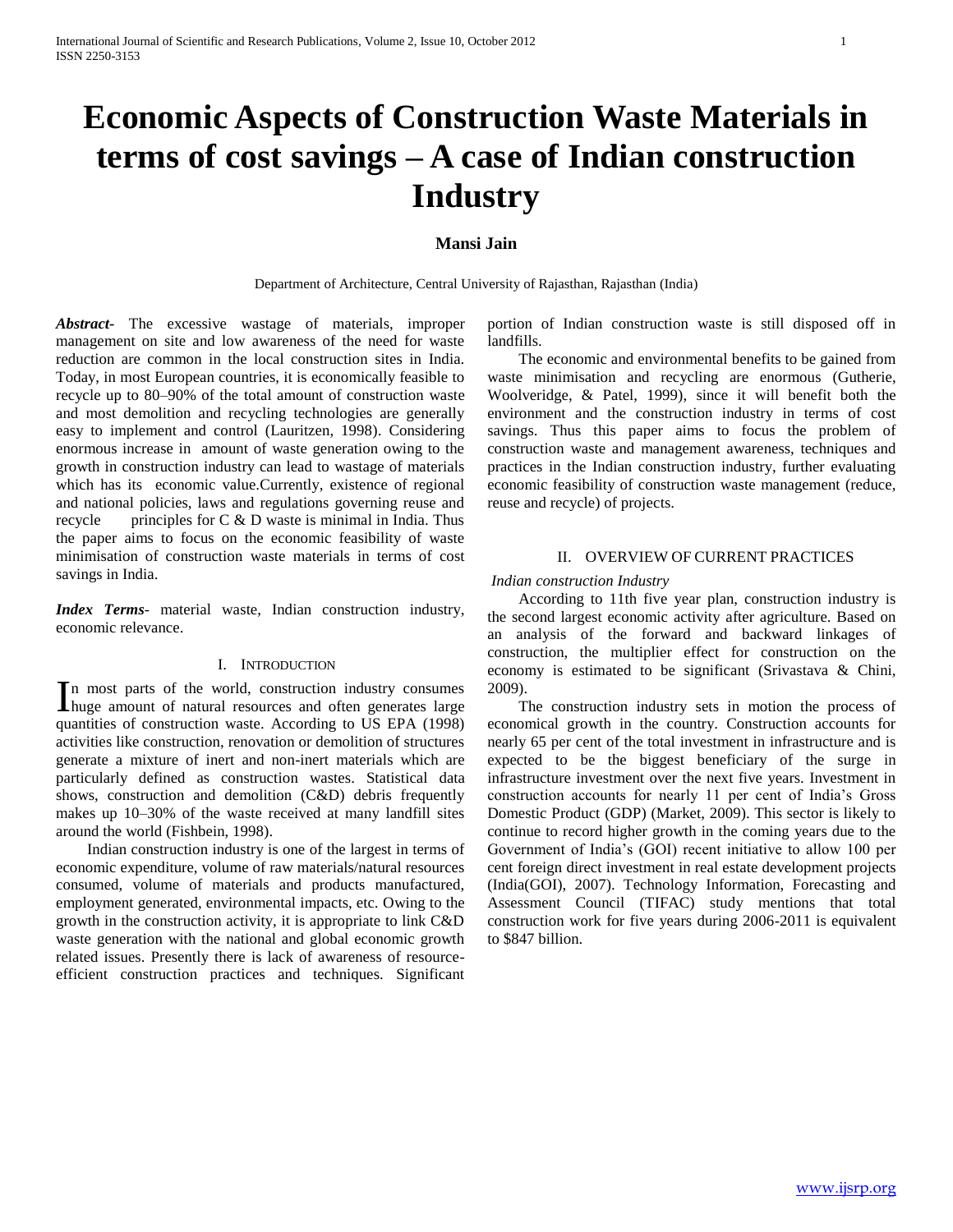|               | Materials<br>% | Construction<br>equipment<br>% | Labor<br>% | Finance<br>% | Enabling<br>Expenses<br>% | Admin.<br>Expenses<br>% | Surplus<br>% |
|---------------|----------------|--------------------------------|------------|--------------|---------------------------|-------------------------|--------------|
| Building      | 58-60          | $4 - 5$                        | $11 - 13$  | $7-8$        | $5.5 - 6.5$               | $3.5 - 4.5$             | $5-6$        |
| Roads         | 42-45          | 21-23                          | 10-12      | $7-8$        | $5.5 - 6.5$               | $3.5 - 4.5$             | $5-6$        |
| Bridges       | 46-48          | 16-18                          | $11 - 13$  | $7-8$        | $5.5 - 6.5$               | $3.5 - 4.5$             | $5-6$        |
| Dams, etc     | 42-46          | 21-23                          | $10-12$    | $7-8$        | $5.5 - 6.5$               | $3.5 - 4.5$             | $5-6$        |
| Power         | 41-43          | 21-24                          | 10-12      | $7-8$        | $5.5 - 6.5$               | $3.5 - 4.5$             | $5-6$        |
| Railway       | 51-53          | $6-8$                          | 16-18      | $7-8$        | $5.5 - 6.5$               | $3.5 - 4.5$             | $5-6$        |
| Mineral plant | 41-44          | 20-22                          | 12-14      | $7-8$        | $5.5 - 6.5$               | $3.5 - 4.5$             | $5 - 6$      |
| Transmission  | 49-51          | $5 - 7$                        | 19-21      | $7-8$        | $5.5 - 6.5$               | $3.5 - 4.5$             | $5-6$        |

| Table 1: Percentage Cost Distribution In Construction Industry (India(GOI), 2007) |  |  |  |  |  |
|-----------------------------------------------------------------------------------|--|--|--|--|--|
|-----------------------------------------------------------------------------------|--|--|--|--|--|

 Table 1 shows the distribution of cost among various modes of expenses in Indian construction industry .The importance of materials cost can be seen from the fact that the component of materials cost comprises nearly 40%–60% of the project cost. Therefore material waste generation from construction activity is also huge in monetary terms. Thus economically evaluating cost benefits

 Thus cost saving potential for India runs for millions of dollars.



**Figure 1 : Various constitutes of construction WASTE (TIFAC, 2000).**

| Constituent           | million tonnes/yr |  |  |
|-----------------------|-------------------|--|--|
| Soil, Sand and gravel | 4.20 to 5.14      |  |  |
| Bricks and masonry    | 3.60 to 4.40      |  |  |
| Concrete              | 2.40 to 3.67      |  |  |
| Metals                | 0.60 to 0.73      |  |  |
| Bitumen               | 0.25 to 0.30      |  |  |
| Wood                  | 0.25 to 0.30      |  |  |
| Others                | 0.10 to 0.15      |  |  |

**Table 2: Tones of C&D WASTE (TIFAC, 2000)**

 Figure 1 and Table 2 show the percentage distribution and tonnage of various constituents of C&D waste in India in 2000, respectively (TIFAC, 2000).

### *Present C & D waste handling in India.*

 Clients, contractors, architects and the Government should play an important role in improving construction site waste management techniques and approach in India. According to TIFAC (2000) study, following are the present waste handling measures adopted by the industry at various levels.

- Items recovered during construction /demolition is sold in the market at a discount with respect to price of new material.
- Items that cannot be re-used are disposed to landfill site.
- Municipal corporations allow C&D waste in their landfills. No landfill tax is imposed.
- Different constituents of waste are not segregated prior to disposal.
- Builders/ owners bear the cost of transportation, which at present, ranges between US\$ 6 to 13/truckload depending on the distance of demolition site from landfill area.
- Municipal authorities incur cost of US\$ 1.50 to 2 per tonnes of waste, but presently no charge is levied by them on the owner or builder.
- Though directives exist for disposal of waste to landfill areas, presently penal action against violators is practically not taken.

 The above study indicate the attempts made to handle C&D waste in the industry but still majority of it is not implemented in an appropriate manner. This shows lack of awareness in the industry concerning the possibilities of cost savings from proper handling of C&D waste. Managing building material waste can in fact achieve higher construction productivity, save in time and improvement in safety (Chan & Ma, 1998) while disposal of extra waste takes extra time and resources that may slow down the progress of construction.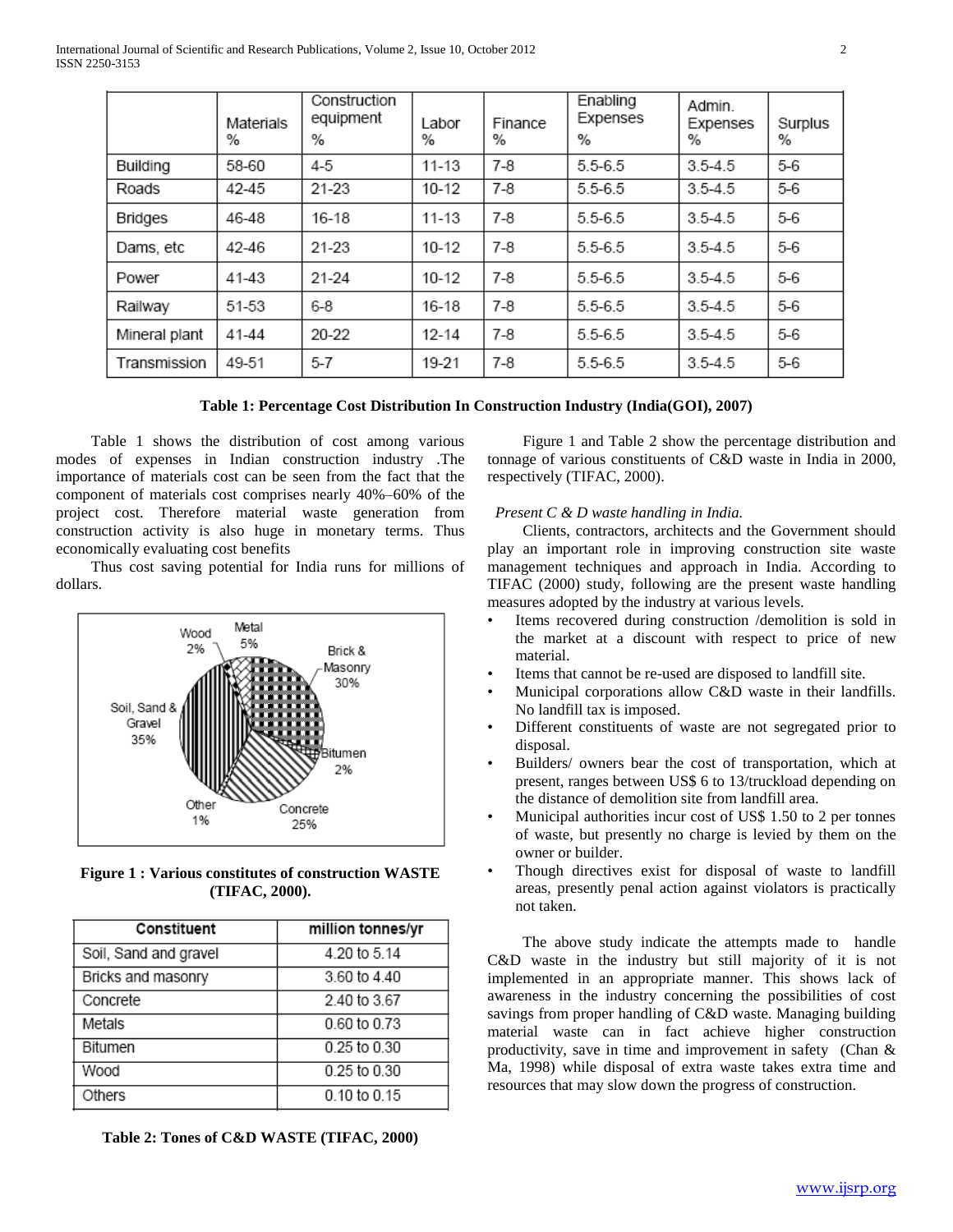#### III. CAUSES OF PROBLEM IN THE INDURTY

 Indian industry is unable to take appropriate economic benefits through cost savings particularly because of many reasons that contribute to make this problem appear significantly at the industry level.

 *Barriers for widespread adoption of waste management (Reduce, reuse and recycle) system as stated by (*Wildermuth, 2008) *are the following:*

- *1. Lack of Awareness in the Industry:* The major barrier in the industry is the lack of awareness among local contractors, construction labor and architects about waste management techniques and approach. Usually most of the waste that is produced during the construction process is the result of poor handling and techniques.
- *2. Lack of interest from clients:* Another main reason for an ignorant industry is lack of importance given by clients in imposing waste reduction and management practices into the projects. Clients do not support those activities which do not offer tangible benefits to them. Potential of significant cost saving is not yet voluntarily implemented in projects and timing is given major preference.
- 3. *Lack of proper training and education:* Lack of contractor"s federations and professional institutes in the country which could significantly raise awareness among the clients and contractors about the possible economic benefits and its social consequences.
- 4. *Lack of skilled labor:* Major portion of construction labor in the industry is unskilled. Due to which proper waste handling methods are not adopted. Thus it is very important that contractors and sub-contractors should develop awareness and skills in labor which is mostly illiterate.
- *5. Lack of market competition:* The above mentioned barriers make the industry as a whole to be fragmented and fail to extract benefits from the much evident aspects. This leads to

lack of competition among contractors, for e.g. if one contractor makes good cost savings from a project and increases their profit margins. Eventually this should then incentivize other contractors to get involved with waste minimization and management techniques. But mostly from a contractor's viewpoint, taking up waste minimization and management is more of ex *ante* issue where risks are associated with the contractor to bear the cost implications. This will become widespread only after taking project initiative and then benefiting from them.

- *6. Lack of Government Interventions*: Government regional, national policies and regulations are limited and are not implemented appropriately. Regulations like landfill tax or tax incentives to incorporate this approach in the project might enforce industry to explore cost savings seriously.
- 7. *Lack of waste reduction approach by architects:* Usually architects do not give preference to waste minimization approach during design and planning stage. Designing as per standard minimum sizes will eliminate wastage on sites.

 According to "India – A building Industry in Transition" many positive and negative points are associated with Indian construction industry. Continuing strong economic growth, foreign investment, cheap & plentiful labour, strong engineering education systems are some of the positive points. On the other hand, inflationary pressures, relatively low skilled and uneducated labours, government bureaucracy, and lack of infrastructure are some of the negative points that make the construction activity more challenging. It also suggests that there is an urgent requirement for a government sponsored 40–50 year holistic infrastructure plan for India to continue on its high growth path towards economic maturity. (Wildermuth, 2008)

 Figure 2 shows different routes of waste generation through improper handling and management. It elaborates how clients, designers, contractors, supply chain, procurement contribute to waste production in construction industry.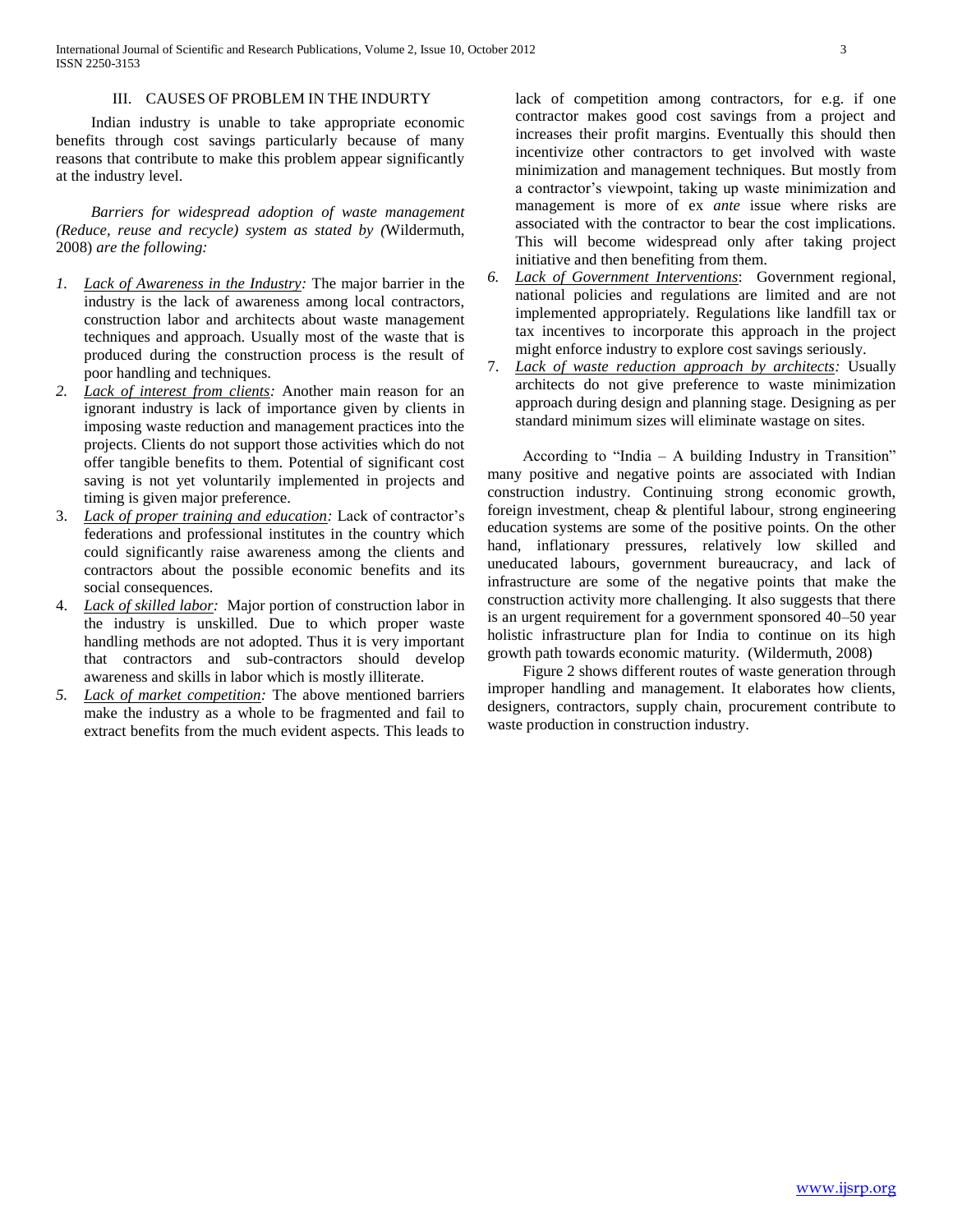International Journal of Scientific and Research Publications, Volume 2, Issue 10, October 2012 4 ISSN 2250-3153



**Figure 2 : Waste Generation (Keys, Baldwin, & Austin, 2000)**

#### IV. RELEVANCE TO ECONOMIC THEORY

#### *a. Economic Feasibility in terms of cost savings*

 This section will evaluate and examine how proper waste handling on construction sites can economically benefit a project and the construction industry by saving millions of dollars to the industry. An attempt has been made to identify possibilities in cost savings in a project.

 Generally, economic feasibility is carried out by standard measures of profitability, which is cost –benefit analysis. According to the US EPA (2002), waste management makes good economic and business sense and at the same time it can improve production efficiency, profits, good neighbour image, employee participation, product quality and environmental performance. Therefore benefit–cost analysis (BCA) will be examined to estimate the economic feasibility of construction site waste management in terms of cost savings as adopted by Begum & Siwar (2006). We evaluate project level cost and waste management using a cost function including waste as "bad output" to estimate overall , input specific, and marginal production cost of waste reduction . It can increase contractor"s competitiveness through lower production costs and a better public image.

 Net benefits can be expressed by eq (1) which is by subtracting total benefits by total costs.

**NB = TB – TC**

1. *Total Benefits (TB)* is all the advantages of using of reusing and recycling of construction waste materials. This is the sum of all the direct, indirect and intangible benefits. (*Cost Benefits of reducing waste is not included in monetary terms)*

$$
TB = P_{SC} + R_{SM} + SC_{CT} + CS_{LC} + A
$$
........(2)

 $P_{SC}$  = Purchasing cost savings by reusing construction waste materials. Company can save money by reusing and buying recycled materials instead of buying virgin materials from the market. (*Cost savings from market price = Average market price /unit x total amount of reused and recycled individual material – Cost of purchasing reused and recycled material at lower cost). This is estimated to be 25% less than virgin materials.* (Begum & Siwar, 2006))

 $\bf{R}_{\text{SM}}$  = Revenue from selling of construction waste materials.

 $SC<sub>CT</sub>$  = Waste collection and transportation cost savings from disposing less material to landfill.

 $CS_{LC}$  = Cost savings from landfill charges by reusing and recycling of construction waste materials

 $A = Intangible$  Benefits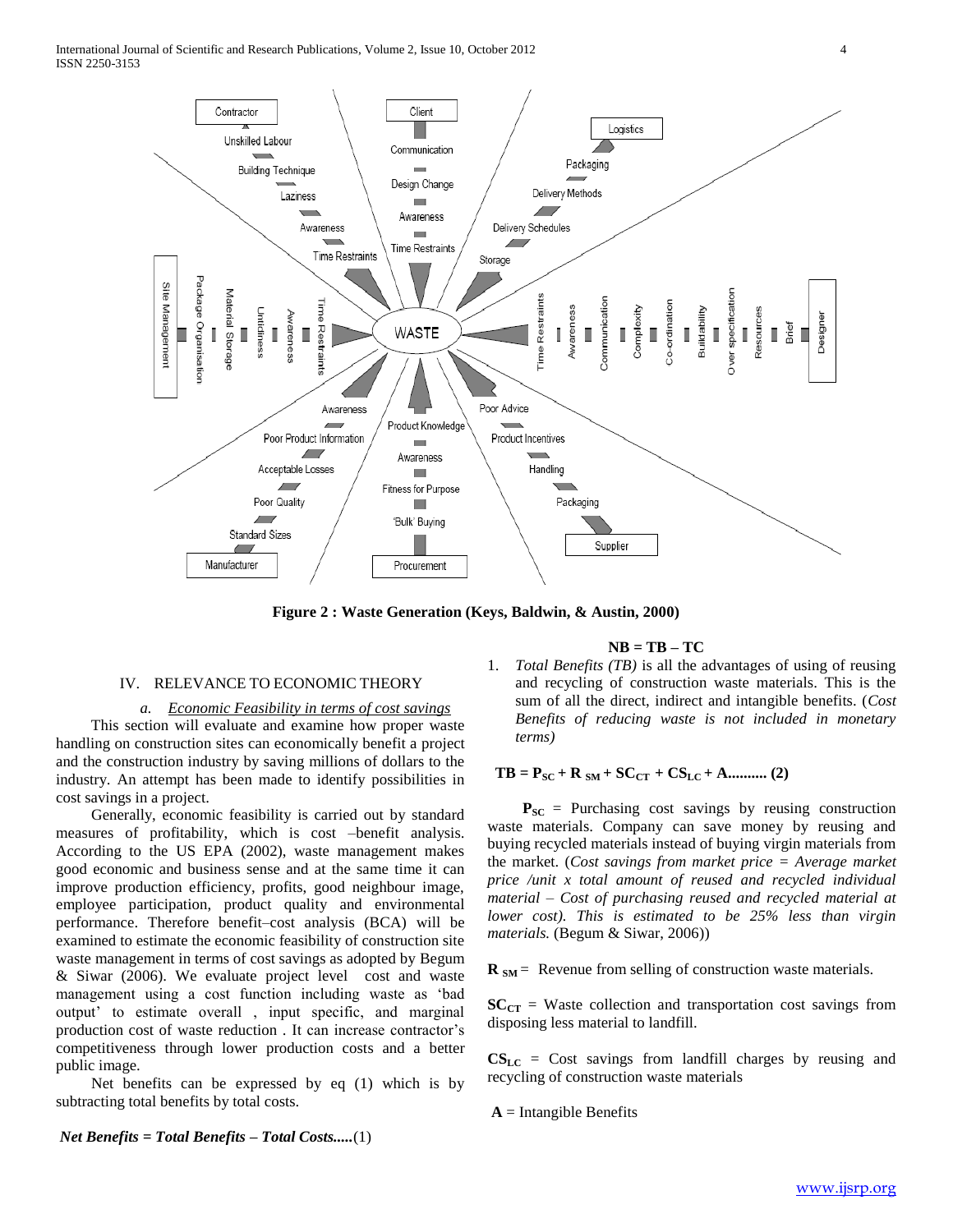2. The *total Costs (TC)* are all the incremental costs associated with the reusing and recycling of construction waste materials. This is sum of all direct, indirect and intangible costs. So the total costs can be expressed by Eq. (3)

**TC = CS<sup>C</sup> + S<sup>C</sup> +T<sup>C</sup> + A**∗**........................................ (3)**

 $CS<sub>C</sub>$  = the collection and separation costs of construction waste materials,

 $S_C$  = the storage cost of waste material.

 $T_c$  = the transportation cost of disposing waste to landfill

 $A^*$  = the intangible costs.

## *Net Benefits = Total Benefits > Total Costs............(4)*

 Costs are the key main determinants for decisions and choices for waste management technologies and practices. Financial constraint is the main reason for low priority for waste management. In fact the cost of implementing waste management practices is given more preference than benefits. Quantifying all the associated benefits and the costs in monetary value and also considering the intangible costs and benefits can give a clear picture of the economic benefits of reusing and recycling of construction waste.

 Although Begum & Siwar, (2006) suggests that practices that induce waste reduction from the beginning through proper planning, designing etc should be encouraged. This would not only ensure reduced quantity of waste production on site but also less quantity of waste material to be reused and recycled and thereby reducing the cost implications associated with waste management. Following section shall discuss the strategies to mitigate this problem and its economic relevance.

#### V. STRATEGY TO MITIGATE THE PROBLEM

 Examining the lack of practices and its causes in the industry, this section will propose strategies that could be adopted at an industry level to mitigate this problem. Measures to stimulate a widespread adoption of waste minimization and appropriate site waste management practices by extracting benefits from cost savings.

#### *1. Government Initiative - Policy Implications.*

 Owing to the lack of awareness that makes this problem widespread in the industry. The Indian Government, like other countries should start to legislate and use command and control framework to ensure disposal of waste in landfill sites appropriately by placing liability from "cradle to the grave" and assigning duties appropriately. Attention can be thus shifted to market – oriented methods to regulate the waste disposal.

 Forms of government interventions to stimulate waste reduction are the following:

- 1. Landfill tax to encourage the reduction of waste thus encouraging movement up the waste hierarchy.
- 2. Government can impose a subsidy for recycled construction products,

3. Tax credit for the construction that use recycled products.

 These changes will encourage reducing, reusing and recycling of material waste in the industry. Such a market mechanism provides incentives for firms to shift attention from end solutions to process solutions for waste minimisation. That is, it underscores the role of production decisions and processes and their likely changes in response to taxes or other forms of the Government intervention to stimulate waste reduction. Such interventions can create awareness among the contractors and clients and direct them towards its economic implications.

#### *2. Create awareness among clients and contractors :*

 Apart from the Government interventions, voluntary actions by construction firms should be encouraged by setting up of various regional level federations and institutions which readily provide knowledge of economical benefits of waste minimization and management by appropriate techniques. This shall result in location specific "demand side" characteristics by clients to take up waste minimization and management in their projects and include this from contractual agreement.

 However, as material waste management is related to production processes, analysis of waste practices and the potential for – or costs of –waste minimisation requires a supply rather than demand-side approach. And thus will encourage contractors to develop and implement the method appropriately and benefit from cost saving from projects.

#### 3. *Training and Education* :

 Construction firms should take the responsibility to provide appropriate training to the unskilled labour about proper techniques to minimize construction waste. This is a step towards waste reduction at source.

#### 4. *Role of an Architect* :

 Designers should design buildings with waste minimization into consideration. Use of standard dimensions and sizes can greatly improve waste production on sites. Architects should recommend recycled materials in their specifications and should guide clients in other possible design approach to waste minimization.

## VI. EVALUATING PRACTICAL RELEVANCE

 Strategies to mitigate the problem at industry level will require government intervention to initiate the waste minimization and management system mainly because of lack of market competition and significance. The high costs of landfill charges and high taxes of using virgin materials along with various institutions and organization initiatives can create a derived demand – supply dynamics in the industry.

 Demand from the clients will initiate contractors to develop and experiment various methods of waste minimization and extract possible cost savings from various projects. Benefits from cost savings will encourage more contractors to adopt and compete in the market to outbid the other. This will initiate market competition to evolve in the industry which will soon appear at significant level.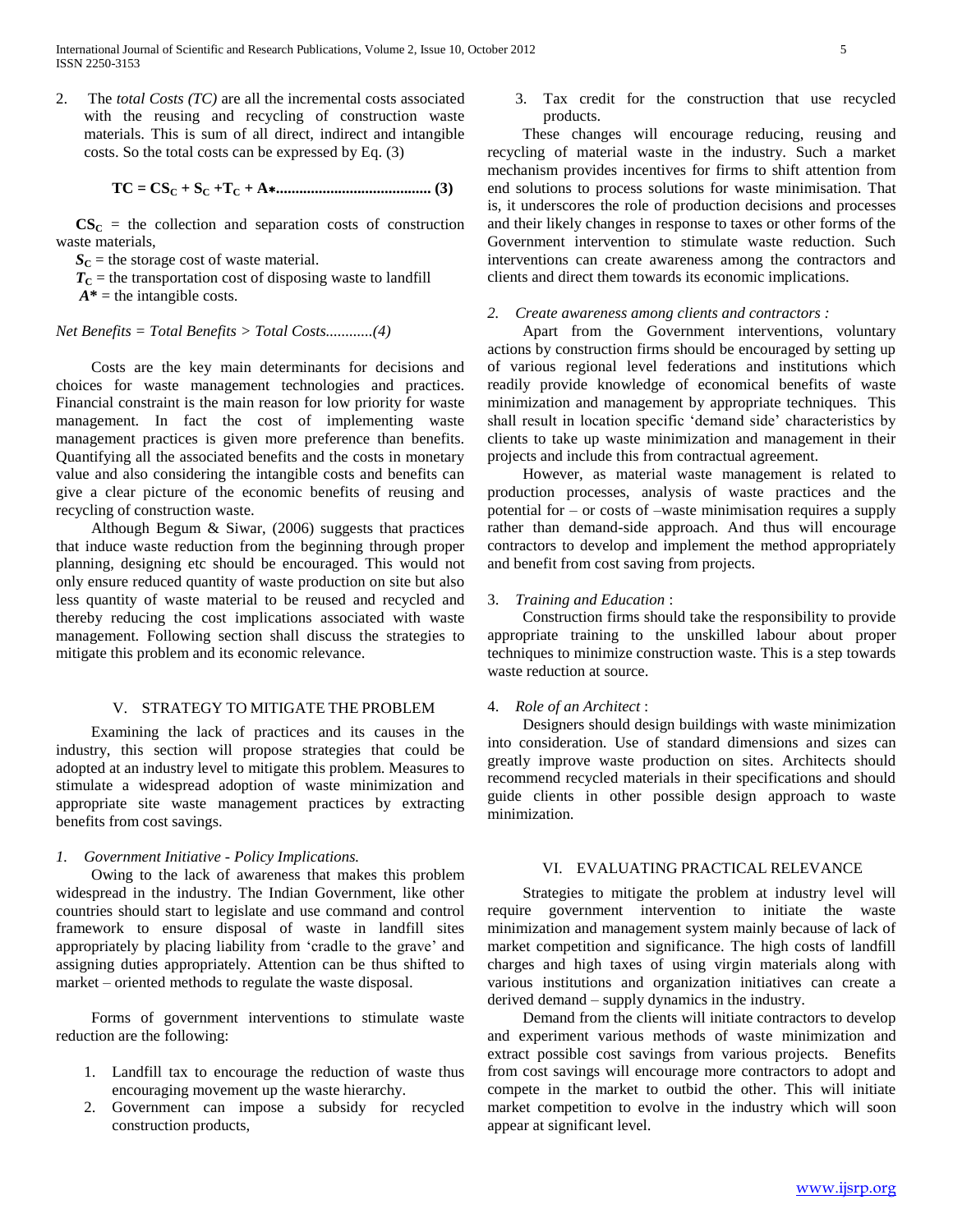As a result of the Government incentives on using recycled material instead of virgin ones, will increase the demand for recycled materials in the industry. The whole process will also make construction material manufacturing firms to actively participate and change their production process. Waste decisions by manufacturing firms in the context of production costs, and thus in terms of their impacts on input use, output production, and efficiency will be considered. A primary goal of firms is the maximization of output production while minimising private costs. Minimising environmental costs may also be a key target, if there is sufficient market or social incentives (Chapple, Morrison, & Harris, 2005). Reaching these objectives involves making choices about waste generation, in combination with other production decisions.

 As a result of this lack of appropriate handling of waste in the industry coupled by waste in economic terms can be dealt with in significantly creating a demand in the industry.

 Thus the above strategies will contribute in creating a demand – supply dynamics once its economic implications are widely understood and implemented. Demand from clients will initiate a supply side of system from contractors, which in turn will demand appropriate materials from manufacturers and also provide them with raw materials to recycle from the waste.

 Recycle and reuse of construction material waste can also help the economy through the creation of jobs related to salvaging and recycling of construction waste. New products create jobs through the manufacture of recycled content materials.

#### VII. CONCLUSIONS

 Due to least priority given to appropriate site waste minimization and management systems in Indian construction industry leads to generation of huge quantities of material waste every year. This problem is not only detrimental at environmental level as most of the waste is disposed off in landfills but also in economic terms as waste materials have their specific economic values before getting mishandled.

 Examining various reasons for the problem, lack of awareness among clients and contractors, lack of skilled labor, lack of proper training and education, minimal Government interventions etc are few of the many reasons that significantly affect the Industry as a whole.

 Proper site waste management reveal that it is economically viable to do significant cost savings from the whole process. In which total benefits exceeds totals cost by incorporating appropriate methods. And widespread adoption can significantly save huge amount of money which otherwise goes into landfills in form of waste materials.

 First step towards mitigating this problem would be the Government's interventions like Landfill tax, higher tax for using virgin materials, tax credits for recycling etc can act as an initial momentum towards seeking various other cost saving measures through waste minimization at source and appropriately managing it on site. Institutions and local organization can create awareness among clients and contractors which will initiate the demand for material waste minimization from clients and voluntarily from contractors.

 These steps can create a market driven mechanism in the industry, with demand and supply factor and market competition which will help to mitigate this problem that will both benefit the economy and the environment.

#### VIII. RECOMMENDATIONS

 However, waste management system may also have its limitations. Proper market for recycling and reusing of waste will require an aggressive marketing effort to locate markets to sell waste material to be recycled and then processed recycled material to be sold at appropriate prices. The current rather low level of market development means that significant time and money must be invested in establishing relationships, keeping track of pricing changes and becoming a reliable supplier of materials, in order to ensure a continuous intake of construction waste materials. The operator also has to locate and develop relationships with demolition and general contractors with projects in the area to market their construction recycling business as the disposal option of choice for the contractors. These aspects in economic terms are although beyond the scope of this study.

#### **REFERENCES**

- [1] Begum, R. A., & Siwar, C. (2006). A Benefit-Cost Analysis on the economic feasability of construction waste minimization : The Case of Malaysia. *Rsources Conservation & Recycling* , 86-98.
- [2] Chan, A., & Ma, T. (1998). Material Wastage on commercial wastage a contractor's view. *East - Asia Pacific Conference on Structure engineeringand construction , Vol 2*, (pp. 1059-64).
- [3] Chapple, W., Morrison, C., & Harris, R. (2005). Manufacturing and corporate environmental responsibility : cost implications of voluntary waste minimizatiom. *Science Direct - Structural Change and Economic Dynamics* , 347-373.
- [4] EPA, U. (2002, March). *US Environmental Protection Agency.* Retrieved from Benefits of waste minimization: http://www.epa.gov/epawaste/index.htm
- [5] Fishbein, B. (1998). Building for Future : Strategies to reduce construction and demolition waste in municipal projects. Retrieved 1998, from www.informinc.org/cdreport.html.
- [6] Gutherie, P., Woolveridge, A., & Patel, V. (1999). *Waste Minimization in Construction : Site Guide.* London: Construction Industry Research and Information Association.
- [7] India(GOI), G. o. (2007). *11th Five Year Plan (2007-12).* India: Planning Commission.
- [8] Keys, A., Baldwin, A., & Austin, S. (2000). *Designing to encourage waste minimization in the construction industry.* Leicestershire,UK: Department of civil and building engineering.
- [9] Lauritzen, E. (1998). Emergency Construction Waste Management. *Safety Science* , 45-53.
- [10] Market, R. (2006). *Construction Materials in India.* Retrieved from www.internationalbusinessstrategies.com.:
- [11] Srivastava, S., & Chini, A. (2009). Construction Materials and C&D waste in India. *CIB W115 Construction Material Stewardship* (pp. 72-76). Netherland: International Council of Building Research Studies and Documentation.
- [12] TIFAC, E. (2000). *Utilization of waste from Construction Industry.* New Delhi: Department of Science & Technology.
- [13] Vilas, N., & Guilberto, B. (2007). Construction and Demolition Waste Management : Current Practices in Asia. *International Conference on Sustainable Solid waste Management*, (pp. 97-104). Chennai, India.
- [14] Wildermuth, B. (2008). "India A building industry in transition "., (pp. 21- 28).